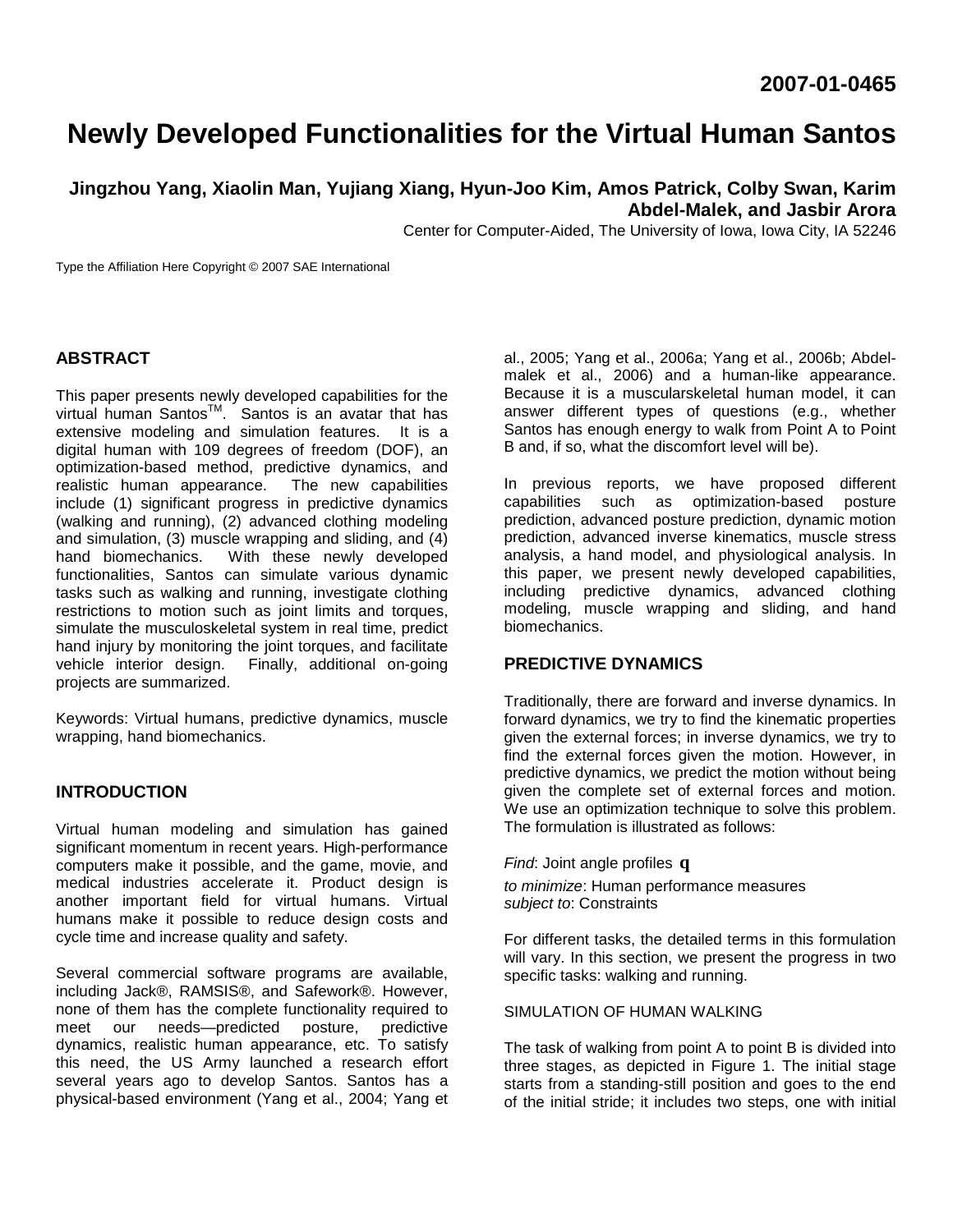step length and the other with normal step length. The normal stage starts at the final posture of the initial stage and continues to a normal stride with two normal step lengths; the ending posture is the same as the starting posture in the normal stage, so the normal stride can be repeated as shown in Figure 2. The final stage begins with the final posture of the normal stage and continues to the required stopping condition.

The joint angle profiles are determined for each stage. Once each stage has been solved, more general walking problems can be dealt with by repeating the normal stage to cover the desired distance, as shown in Figure 2.



saggital plane view

Figure 1 Three stages of walking from Point A to Point B (L is left leg, R is right leg)



Figure 2 Long-distance walking

The optimization formulation is defined as follows:

Design variable: Joint angle profiles **q** Cost function: Minimize the maximum torque

$$
Min f(q, \dot{q}, \ddot{q}) = Max(\tau_i(t)) \qquad i = 1...ndof, \quad 0 < t < T \tag{1}
$$

where  $\tau_i = tr[\frac{\partial \mathbf{A}_i}{\partial q_i} \mathbf{D}_i] - \mathbf{g}^{\mathrm{T}} \frac{\partial \mathbf{A}_i}{\partial q_i} \mathbf{E}_i$  $\tau_i = tr\left[\ \frac{\partial \mathbf{A}_i}{\partial q_i} \mathbf{D}_i \right] - \mathbf{g}^{\mathrm{T}} \frac{\partial \mathbf{A}_i}{\partial q_i}$  $\left[\frac{\partial \mathbf{A}_i}{\partial z_i} \mathbf{D}_i\right] - \mathbf{g}^{\mathrm{T}} \frac{\partial \mathbf{A}_i}{\partial z_i} \mathbf{E}_i, \qquad \mathbf{D}_i = \mathbf{J}_i \mathbf{C}_i^{\mathrm{T}} + \mathbf{T}_{i+1} \mathbf{D}_{i+1},$  $\mathbf{E}_{i} = m_{i}{}^{i} \mathbf{r}_{i} + \mathbf{T}_{i+1} \mathbf{E}_{i+1}$ ,  $\mathbf{A}_{j} = \mathbf{T}_{1} \mathbf{T}_{2} \mathbf{T}_{3} \cdots \mathbf{T}_{j} = \mathbf{A}_{j+1} \mathbf{T}_{j}$ ,  $j_j = \dot{\mathbf{A}}_j = \mathbf{B}_{j-1} \mathbf{T}_j + \mathbf{A}_{j-1} \frac{\partial \mathbf{T}_j}{\partial q_j} \dot{q}_j$  $\frac{J}{q}q$  $=\dot{\mathbf{A}}_j = \mathbf{B}_{j-1} \mathbf{T}_j + \mathbf{A}_{j-1} \frac{\partial}{\partial \mathbf{A}_j}$  $\mathbf{B}_{i} = \dot{\mathbf{A}}_{i} = \mathbf{B}_{i} \mathbf{I}_{i} + \mathbf{A}_{i} \frac{\partial \mathbf{T}_{j}}{\partial \mathbf{A}_{i}} \dot{q}_{i}$ 

 $\hat{\mathbf{B}}_j = \ddot{\mathbf{A}}_j = \mathbf{C}_{j-1} \mathbf{T}_j + 2 \mathbf{B}_{j-1} \frac{\partial \mathbf{T}_j}{\partial q_j} \dot{q}_j + \mathbf{A}_{j-1} \frac{\partial^2 \mathbf{T}_j}{\partial q_j^2} \dot{q}_j^2 + \mathbf{A}_{j-1} \frac{\partial \mathbf{T}_j}{\partial q_j} \ddot{q}_j$  $\frac{d}{q_i}\dot{q}_j + \mathbf{A}_{j-1} \frac{d}{dq_i^2}\dot{q}_j^2 + \mathbf{A}_{j-1} \frac{d}{dq_i}\ddot{q}_j$  $\dot{\mathbf{B}}_j = \ddot{\mathbf{A}}_j = \mathbf{C}_{j \cdot j} \mathbf{T}_j + 2 \mathbf{B}_{j \cdot j} \frac{\partial \mathbf{T}_j}{\partial q_j} \dot{q}_j + \mathbf{A}_{j \cdot j} \frac{\partial^2 \mathbf{T}_j}{\partial q_j^2} \dot{q}_j^2 + \mathbf{A}_{j \cdot j} \frac{\partial^2 \mathbf{T}_j}{\partial q_j^2}$  $\mathbf{C}_i = \dot{\mathbf{B}}_i = \ddot{\mathbf{A}}_i = \mathbf{C}_{i,j} \mathbf{T}_i + 2 \mathbf{B}_{i,j} \frac{\partial \mathbf{T}_j}{\partial \mathbf{C}^2} \dot{q}_i + \mathbf{A}_{i,j} \frac{\partial^2 \mathbf{T}_j}{\partial \mathbf{C}^2} \dot{q}_i^2 + \mathbf{A}_{i,j} \frac{\partial \mathbf{T}_j}{\partial \mathbf{C}^2} \ddot{q}_i^2$ 

,  $\mathbf{T}_j$  is the transformation matrix,  $\mathbf{D}_{n+1} = \mathbf{E}_{n+1} = [0]$ ,  $\mathbf{J}_i$  is inertia matrix for link *i*,  $m<sub>i</sub>$  is mass of link *i*, **g** is the gravity vector,  ${}^{i}$ **r**<sub>i</sub> is the location of the center of mass of link *i* in link *i* frame,  $tr[$   $\cdots]$  denotes the trace operation, and  $(\cdots)^{\text{T}}$  denotes the matrix transpose.

Constraint 1: Joint angle limits

$$
\mathbf{q}^L \leq \mathbf{q} \leq \mathbf{q}^U, \qquad 0 \leq t \leq T \tag{2}
$$

Constraint 2: Foot ground penetration in each phase (controls height of foot points as shown in Figure 3):

(1) Foot point without contact (triangular points in Figure 3):

$$
x_i \ge 0, \qquad 0 \le t \le T_{phase(j)} \tag{3}
$$

(2) Foot point with contact condition (circular points in Figure 3):

$$
x_i = 0 \quad , \quad 0 \le t \le T_{phase(j)} \tag{4}
$$

where  $i$  is foot point index and  $j$  is the phase index



Figure 3 Foot Points Penetration Constraints

Constraint 3: Foot strike position (this condition can determine walking direction and step length):

 $y_i(t) = y_s$ , (rectangular points in Figure 4)

$$
z_i(t) = z_s, \quad t = \text{initial, final, and heel strike} \tag{5}
$$

where  $i$  is the foot point index and  $s$  is the specified contacting point position



Figure 4 Foot strike position constraints

Constraint 4: Zero moment point (ZMP) stability: 1 1  $(\ddot{x}_i + g)$  $({\ddot{x}}_i + g)$ *ndof*  $Z_{\text{XMP}} = \frac{\sum_{i=1}^{n_i} m_i (x_i + g) y_i - m_i y_i x_i + I_i \mathbf{v}_{iz}}{ndof}$  $\sum_i$ *i*  $m_i(\ddot{x}_i + g) y_i - m_i \ddot{y}_i x_i + I$  $y_{ZMP} = \frac{i=1}{r}$  $m_i(\ddot{x}_i + g)$ = =  $+ g y_i - m_i \ddot{y}_i x_i + I_i \theta$  $=\frac{i=1}{\sqrt{ndof}}$ + ∑ ∑  $\ddot{x} + \varrho$ )  $y = m \ddot{y} \cdot x + L \ddot{\theta}$  $\ddot{x}$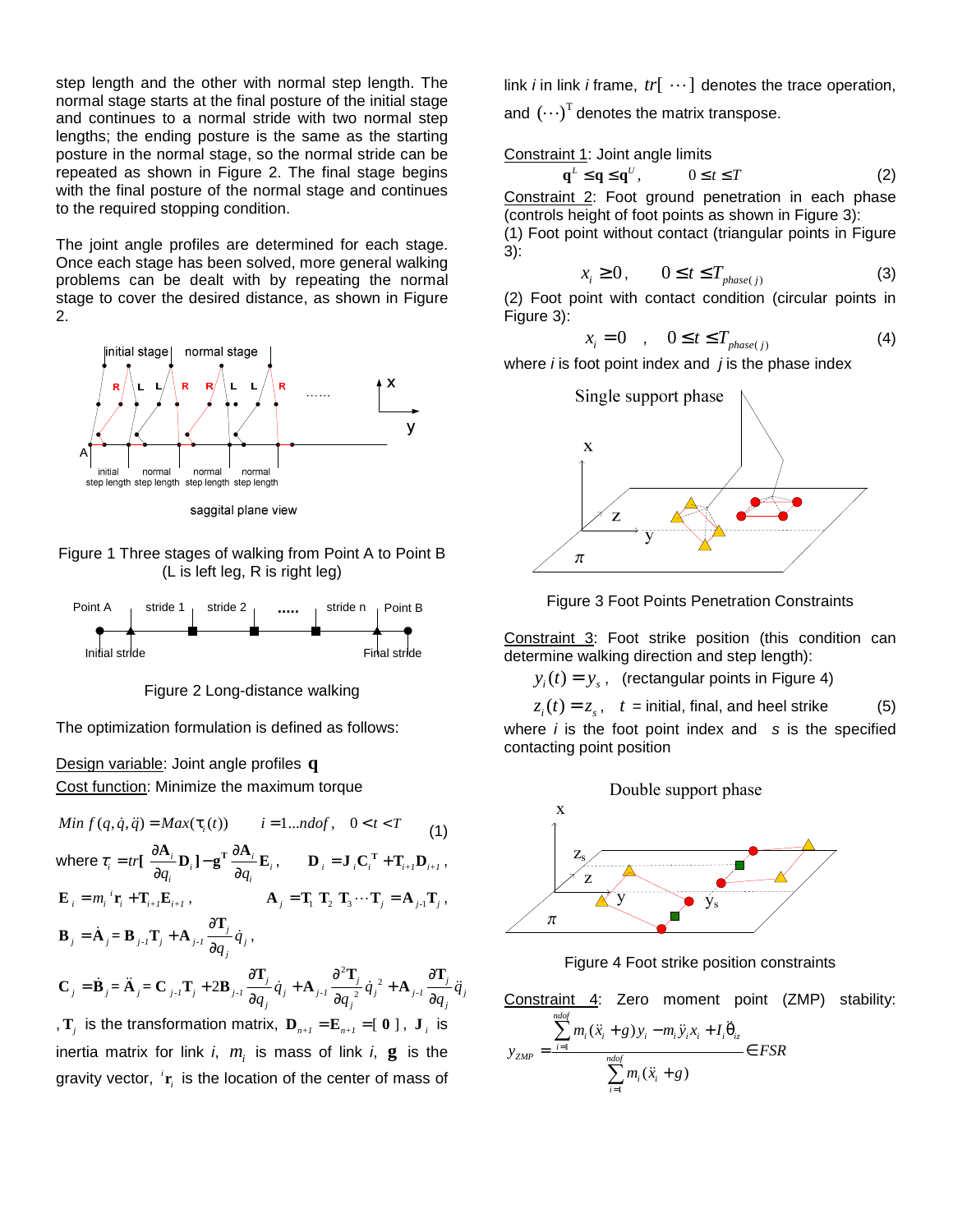$$
z_{ZMP} = \frac{\sum_{i=1}^{ndof} m_i(\ddot{x}_i + g)z_i - m_i \ddot{z}_i x_i + I_i \ddot{\theta}_{iy}}{\sum_{i=1}^{ndof} m_i(\ddot{x}_i + g)} \in FSR
$$
 (6)

where  $x_i$ ,  $y_i$ , and  $z_i$  are the coordinates of the center of mass for i<sup>th</sup> link, and FSR is the foot support region.  $m_i$  is the mass of the  $i^{\text{th}}$  link,  $I_i$  is the global inertia of the i<sup>th</sup> link, and  $\ddot{\theta}_i$  is the global angular acceleration of the *i*<sup>th</sup> link.

Constraint 5: Continuity condition: starting posture **q<sup>0</sup>** of the normal stage is the same as ending posture **q***Tinitial* of the initial stage, and final posture of the normal stage **q***Tnormal* is the same as the starting posture of the normal stage, except for the global translational DOF along the gait axis.

$$
\mathbf{q}_{0} = \mathbf{q}_{T_{initial}} \in global translational DOF
$$
\n
$$
\mathbf{q}_{0} = \mathbf{q}_{T_{normal}} \notin global translational DOF
$$
\n
$$
(7)
$$

where  $T_{initial}$  is the final time of initial stage and  $T_{normal}$  is the final time of normal stage.

The initial and normal stages were optimized using the formulations described above. The final stage is dependent on the total distance of the walking task. The results shown here are for one initial stage and three repeated normal stages with 18 DOFs in the lower body. The overall progression of motion, joint angles, velocity, and acceleration profiles for the right leg are shown in Figure 5.



Figure 5 Progression and right leg joint motion

Joint torque profiles can be obtained from the optimal solution. The torque profiles for the right leg are shown in Figure 6. Note that since the ground reaction forces are not considered in the current formulation, the torques are only due to gravity, inertia, and Coriolis effect.



Figure 6 Torque profiles of right leg

The motion in the saggital plan is shown in Figure 7, including one initial stage and three normal stages.



## SIMULATION OF HUMAN RUNNING

The running style depends on the speed of running. For example, at slower running speeds, the heel touches the ground first. In fast running or sprinting, the fore-foot touches the ground first. Moreover, the upper body motion is different for the slower and faster running (sprint) cases. The faster the speed, the more arm swinging motion is generated to minimize energy consumption. Running is differentiated from walking not by the speed but by the existence of a flight phase. During a walk, whether slow or fast, there exists a double support phase (where both feet are on the ground).

The period from the initial contact of one foot to the following contact of the same foot is called the gait cycle. One gait cycle of running is composed of two phases: the support phase and the flight phase. The flight phase starts with a toe-off and ends with the strike of the other foot. The support phase starts with a foot strike and ends with same foot's toe-off (Figure 8). In the area of biomechanics, the length from one foot's strike to the other foot's strike is called a step. Also, the length from one foot's strike to the same foot's subsequent strike is called a stride.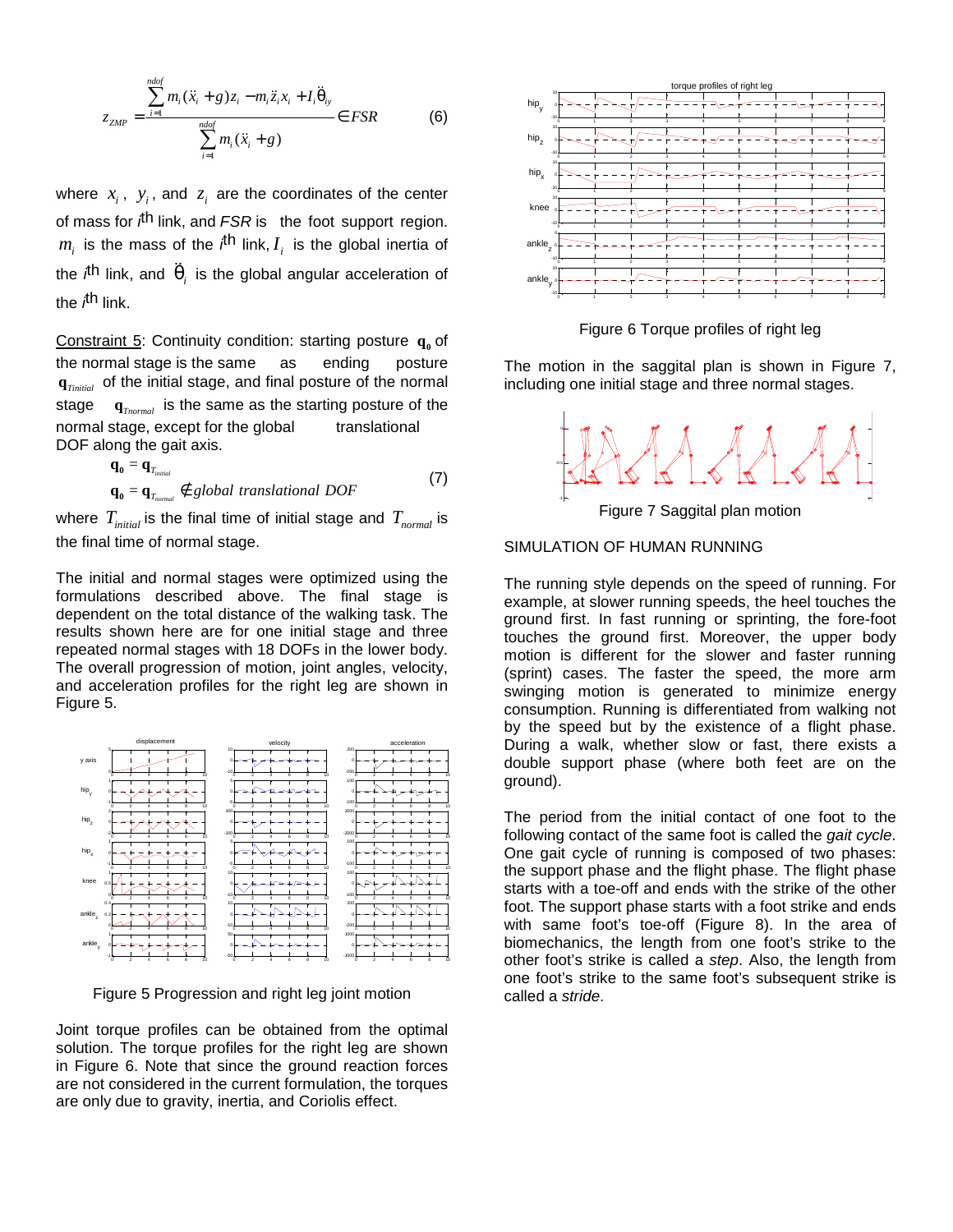

Figure 8 Human running cycle

The formulation for the task of human running is defined as follows:

#### Design Variables: **q**, τ, **F**

where **q** is joint angle profiles, τ is joint torque profiles, and **F** is foot contact force profile.

#### Cost function:

$$
f = \int_0^1 \tau_s^T \tau_s dt + I_{\text{toff}}^T I_{\text{toff}} + \int_1^1 \tau_f^T \tau_f dt + I_{\text{strk}}^T I_{\text{strk}}
$$
(8)

where  $I_{\text{toff}}$  is toe-off phase impulse,  $I_{\text{strk}}$  is foot strike phase impulse, and  $\tau_{\scriptscriptstyle s}$  is the joint torque for joint s.

#### Constraints:

- Foot location of heel contact point
- Ground penetration
- ZMP
- Joint limits/torque limits
- Equations of motion
- Conservation of angular momentum

The simulation example shown in Figure 9 is the result of a lower body with 18 DOF in the Santos environment.



Figure 9 Snapshot of Santos running

## **CLOTHING MODELING AND SIMULATION**

Since the current work is aimed at accurate and physically realistic modeling of clothing interactions with the human body, the continuum surface approach is adopted for modeling clothing in this effort (Man et al., 2006). This framework is both mathematically and mechanically rigorous and provides a clear relationship between fabric stress-strain relations and the forces/displacements in the discretized model.

The human model is grossly represented by an assemblage of rigid ellipsoids, and the kinematics data of human motion are collected using motion capture to record the motion of each ellipsoidal segment. As each ellipsoid is treated as a rigid entity, the space it occupies at any instant in time is determined by the location of the centroid and the orientation of the ellipsoid.

Based on the proposed computational framework, the mechanical interactions between clothing and a wearer can be quantified. A general procedure is as follows: Given the wearer's motions, the contact tractions between clothing and human body surfaces are solved and the stresses and the strains in clothing fabrics are determined as well. These mechanical quantities are then related to certain predefined restriction measures, such as joint torque or energy expenditure, to quantify the effect of clothing on the wearer for the given motion. Currently the motion is prescribed and is assumed to be independent of the clothing restrictions. Two examples will be provided; the first illustrates arm-sleeve interaction, and the second illustrates the interaction of pants with walking/stepping legs.

#### ARM-SLEEVE INTERACTION STUDY

The motion considered is flexing the forearm about the elbow joint while keeping the upper arm fixed. The torque exerted by the sleeve about the elbow joint is calculated. The sleeve is modeled as a cylindrical tube with length  $L = 0.5$  m, radius  $R = 0.06$  m, and thickness  $t = 1$  mm. Boundary conditions are specified to restrain the motion of fabric nodes around the shoulder. The upper arms and forearms are modeled as two ellipsoids, one fixed in space and the other rotating about the joint with a constant angular velocity. The total rotation angle is  $57^\circ$  before severe clothing self-contact occurs. The material properties used in the computation are as follows: Young's modulus in the warp and weft directions  $E = 1.2$  MPa, shear modulus  $G = 0.1$  MPa, and mass density  $\rho$  = 436 kg/m<sup>3</sup>.

The friction between clothing and human body surface is an important factor affecting the interaction of the two. For a sleeve model with a well-refined mesh, the lowfriction case ( $\mu$  = 0.1) is compared with a high-friction case ( $\mu$  = 0.5). It is found that in the low friction case the sleeve slips down as the forearm rotates upward. Alternatively, in the high-friction case, the sleeve does not slide down the forearm. Snapshots of the sleeve deformation for both the low- and high-friction cases are shown in Figure 10 at two elbow flexion angles,  $\alpha = 37^{\circ}$  and  $\alpha = 57^{\circ}$ .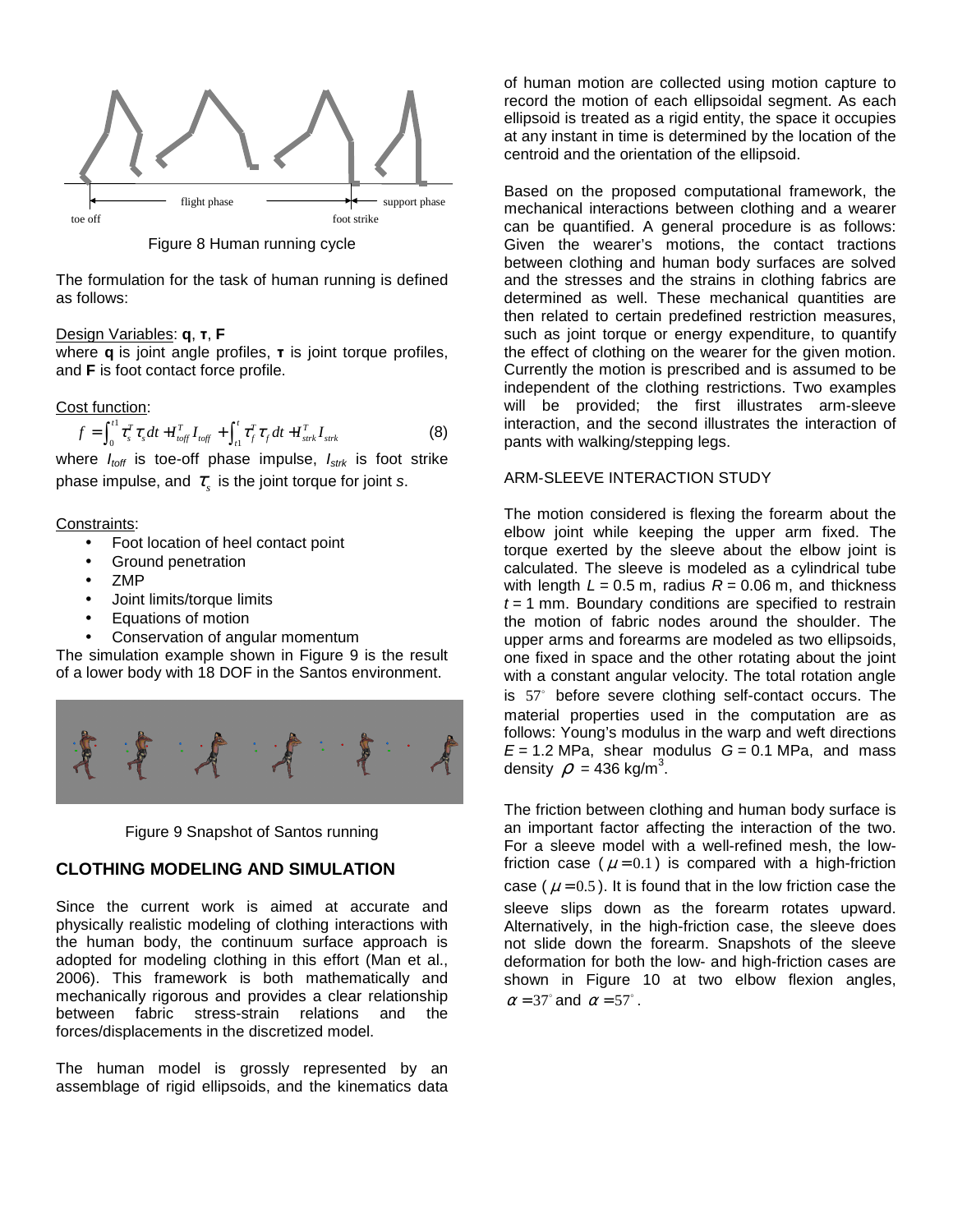

Figure 10 Sleeve deformation for different friction coefficients

To briefly study the effect of clothing fit on resistance, the radius of the sleeve tube is increased to  $R = 0.07$  m from  $R = 0.06$  m, while the dimensions of the ellipsoidal arms remain the same. The resisting torque exerted by the looser-fitting sleeve (Figure 11a) is compared with that of the original tighter-fitting sleeve (Figure 11b). For both fits, a skin surface friction coefficient  $\mu = 0.5$  is used. The computed resisting torque exerted by the looser-fitting sleeve (Figure 12) is significantly less than that of the tighter-fitting sleeve for elbow flexion angles greater than 20°.



Figure 11 Deformed configurations of sleeves with different radii

Fabric thickness is another factor that can affect clothing-wearer interaction. A thicker fabric has greater mass and larger stiffnesses. Membrane stiffnesses increase in proportion to the fabric thickness, while the bending stiffnesses increase in proportion to the thickness cubed. Here, the thickness of the sleeve fabric is doubled to  $t = 2$  mm, and the joint torque is compared with the original case where  $t = 1$  mm. All other properties remain the same, and a surface friction coefficient  $\mu = 0.5$  is assumed. The computed torque resistance of the thicker fabric is roughly double that of the thinner fabric, which indicates that membrane rather than bending behavior of the sleeve is dominant (see Figure 13).



Figure 12 Computed resisting torques exerted by sleeves with different radii



Figure 13 Comparison of sleeve torque resistance with different fabric thickness

#### INTERACTION OF PANTS WITH WALKING/STEPPING LEGS

In this problem, a human subject walked four strides, with the third involving stepping over an obstacle 0.5 m in height. The motion of this human was captured with an array of eight infrared VICON cameras, and the motions were then mapped onto the assemblage of ellipsoids to make them walk. A pair of pants was then placed onto the human model (see Figure 14) in the following sequence: (a) the feet of the human model were removed; (b) the pants were pulled up over the legs and pelvis of the human model; (c) the feet of the human model were restored; and (d) the effect of a belt was created by tensioning the fabric at the waistline. With the garment on the human model, a simulation of the interaction between the pants and the lower body walking and crossing the obstacle was then undertaken (see Figure 15). Two sets of pants were modeled, both made of compliant, crimped cotton. The first pair had a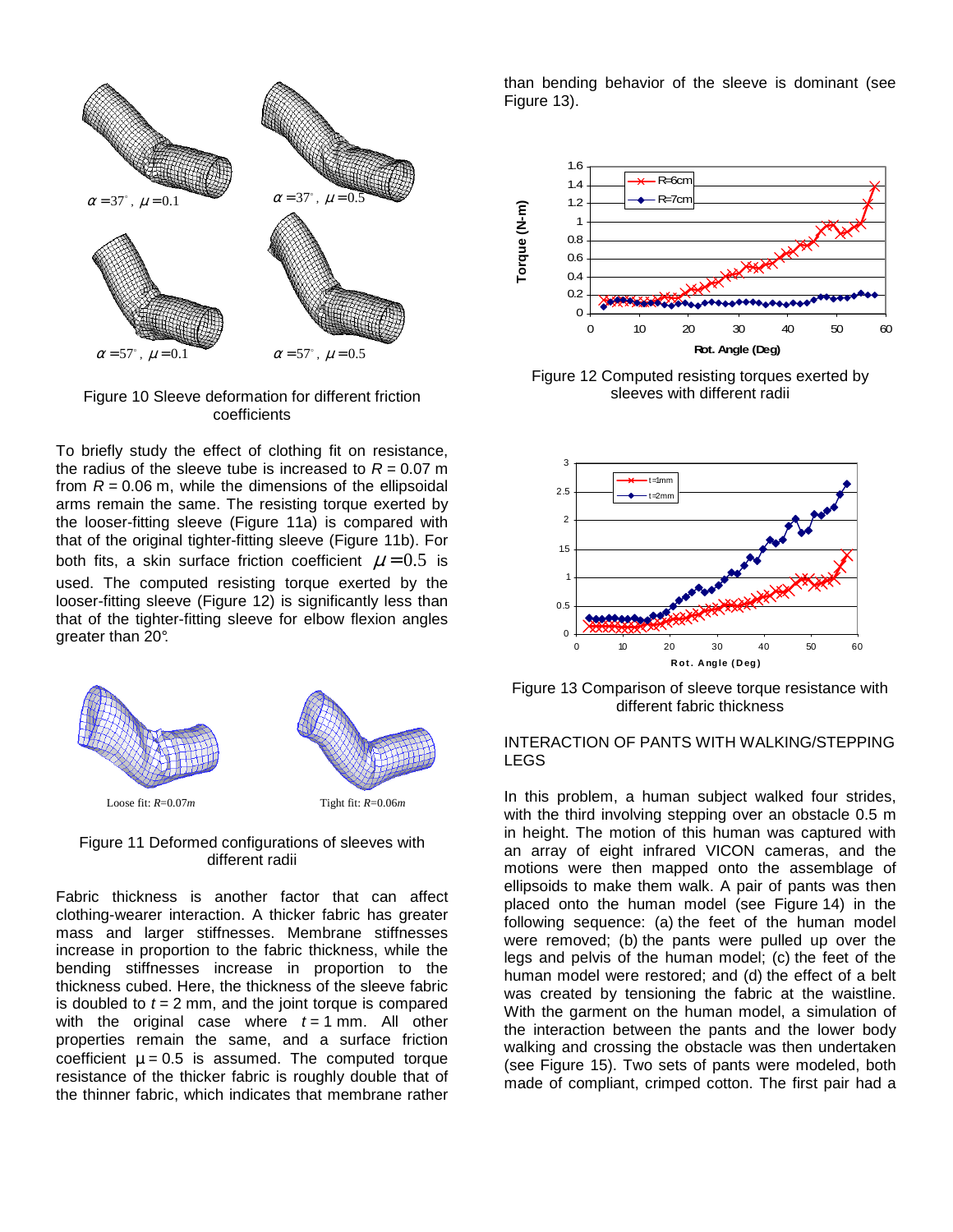thickness of 1 mm, and the second had a thickness of 2 mm. The resistance torques are shown in Figure 16.



Figure 14 Sequence for the human model to don a pair of pants



Figure 15 Simulation of pants interacting with lower body striding and then stepping over an obstacle



Figure 16 Computed resistance torques exerted by two pairs of cotton pants of different fabric thicknesses about the right knee

## **MAIN SECTIONDYNAMIC MUSCLE WRAPPING AND SLIDING**

In this section, we present a method for real-time approximation of how muscles wrap around underlying structures. This was accomplished by allowing floating via points to dynamically wrap around prescribed obstacles and implementing this in the Santos environment.

Wrapping algorithms use prescribed obstacles to bend the action line of a muscle in real time so that the action line is a reasonable approximation of the real muscle's

action line for all possible joint configurations. From anatomy, we can determine the origin and insertion of a particular muscle. We can also analyze underlying muscles and bones to determine the size, shape, position, and number of obstacles that the muscle being modeled must wrap around. Therefore, the unknowns are the positions of the intermediate floating via points. These positions are dependent upon two factors: whether there are one or more obstacles about which wrapping should occur and, if so, the shape and position of the obstacle or obstacles.

An action line will be used to idealize the direction of force generated by a single muscle. The model attempts to use obstacles to push the line so that it approximates the centroid line of the muscle, regardless of the orientation of the arm. Some muscles with wide attachment points or multiple heads such as the biceps use multiple action lines. All action lines consist of an origin point at one end, an insertion point at the other end, and a number of floating via points in between. Each point is connected to the next with a straight line (Figure 17). Obstacles consist of a simple sphere or cylinder; therefore, wrapping algorithms are developed for each obstacle. The detailed algorithms were reported by Patrick (2005).



Figure 17 Example of wrapping about a sphere

When attaching the muscles to the kinematic model, two factors are of great importance. The first is the shape of the muscle and where it originates and inserts on the skeleton. Since the muscles are working in bones that are arranged in a lever-like structure, determining the correct attachment points is critical because there is a direct correlation between these and the torque the associated muscle can create. This is addressed by using an accurate geometric model of the musculoskeletal system to locate the origin and insertion points. Furthermore, the shape of the muscle is critical in determining the direction of the force created by the muscle. For example, as the elbow is flexed, the direction of the force on the radius created by the biceps is related to the angle of pronation of the hand because the biceps may wrap around the radius, the angle of the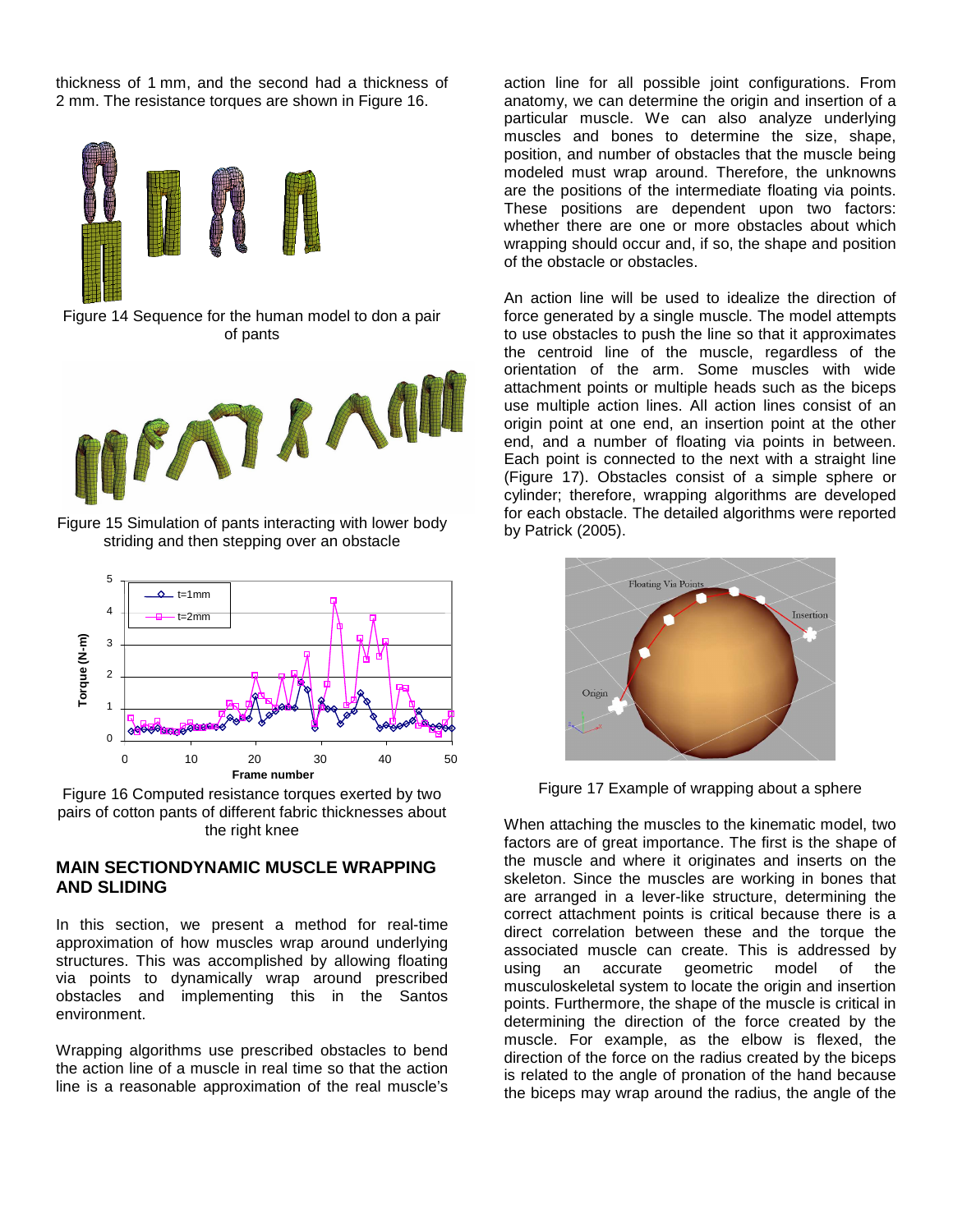flexion of the elbow because the biceps may need to wrap over the distal end if the humerus or the brachialis, and the orientation of the humerus because both heads actually attach to the scapula (see Figure 18). This is addressed by incorporating real-time wrapping algorithms and wrapping obstacles that affect the action line of the muscle, creating an approximation of the centroid line of the muscles that change with the orientation of the limb. The development and application of these algorithms was covered in the previous section.



Figure 18 Effects of muscle wrapping as applied to the biceps

The second factor that is significant when attaching the muscles to the skeletal model is the number of action lines used to approximate the force generated by a muscle. For computational reasons, the muscles will need to be idealized as a number of action lines along which the tension being created by the muscle will act. Obviously, the more action lines one models, the more accurate the model will become. However, for the model to be useful and to fulfill the requirement of being realtime, a balance between computational expense and accuracy must be found. For many muscles, such as the biceps, a single action line is adequate because the origin and insertion points are small. For other muscles, such as the trapezius, the insertion and/or origin cover a wide area, so a single action line is not an appropriate approximation (see Figure 19). Van der Helm and Veenbaas (1991) compared the moment vector calculated from a large number of action lines (200) and compared it to the moment vector calculated from a reduced number (6) and found the error to be minimal. Therefore an appropriate model should include six action lines for several muscles in the shoulder. Our model, however, will be developed in a manner similar to the model presented by Maurel and Thalmann (1999) in which the number of action lines will be less. Once this model is finished, the real-time performance will be evaluated, and more action lines will be considered.

With the above factors considered, the muscles of the limbs were modeled as shown in Figure 20. This

resulted in 134 action lines, each with one or more wrapping obstacles. Furthermore, the bones were jointed into an appropriate kinematic skeleton and interaction was added so that the user had the ability to manipulate any of the joints. The result was a skeleton with real-time interaction as well as live muscle wrapping and sliding, all running at 30+ fps.



Figure 19 The trapezius and its action lines



Figure 20 Current modeled action lines

## **HAND BIOMECHANICS**

In the previous report (Pena Pitarch et al., 2005), we developed the 25-DOF hand model, and in this section we will present the hand biomechanics. There are two parts: (1) given finger contact forces, we want to find the joint torques; (2) given joint torques, we want to determine the finger contact forces.

A hand musculoskeletal and grasping model is shown in Figure 21. The assumption for grasping is that the contact point is at the middle point of each link.  $\tau^j$ represents the joint torque vectors for finger  $j$ , where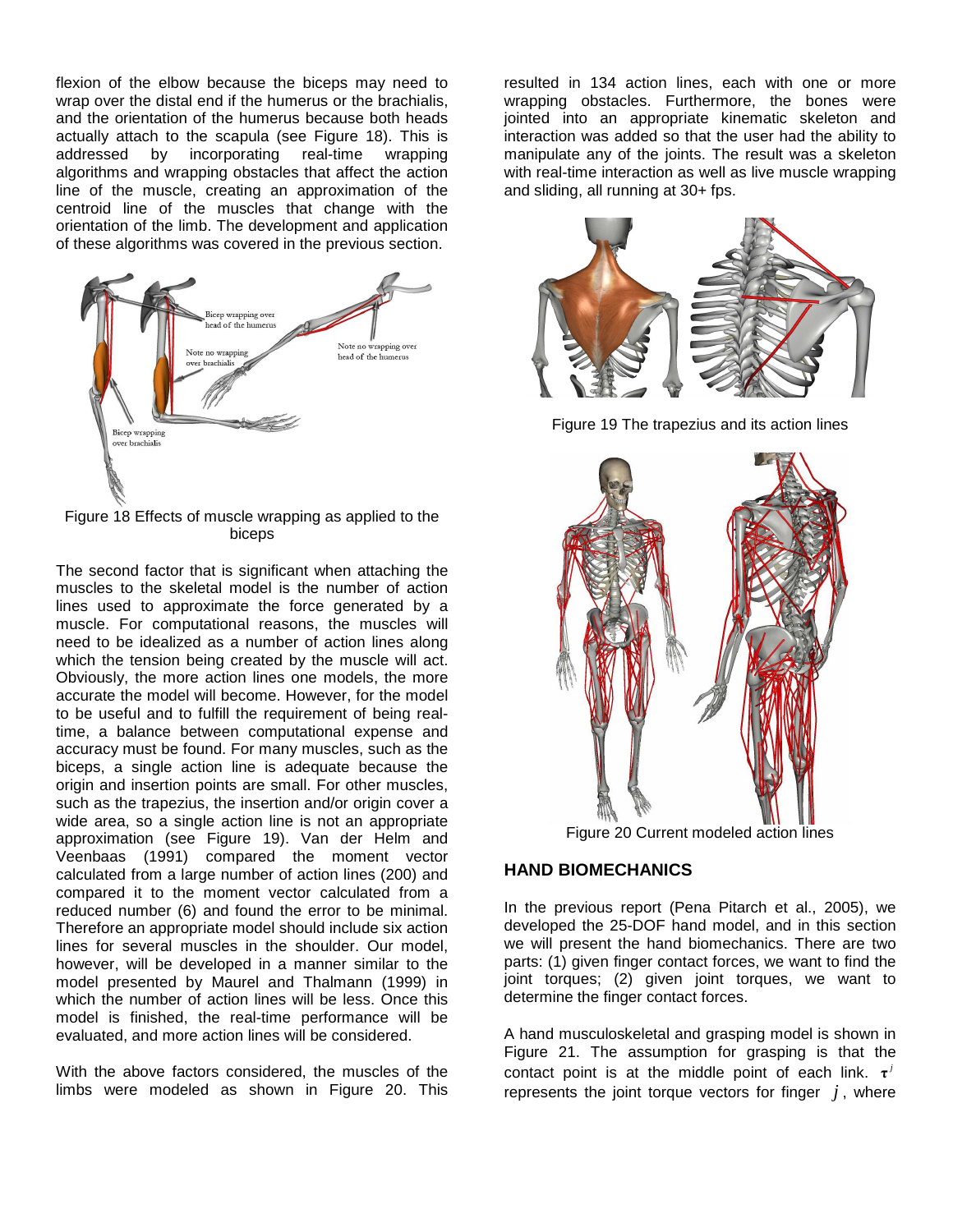$j = 1, \dots, 5, \quad \tau^{j} = [\tau_1^{j}, \tau_2^{j}, ..., \tau_{n_i}^{j}]$  $\boldsymbol{\tau}^j$  = [ $\tau^j_1$  ,  $\tau^j_2$  , ...,  $\tau^j_{n_i}$   $]^T$  ,  $\;$   $\;$   $\;$   $\;$   $\;$   $\;$   $\;$  denotes the total

degrees of freedom for finger  $j$ , and  $\mathbf{F}_i^j$  represents the contact forces between the object and link *i* for finger *j* .



(a) Grasp an object (b) Contact forces and joint torques Figure 21 Grasping model

Since the hand grasping velocity and acceleration are small, we consider hand grasping as one static problem. Therefore, finger joint torques will be the general static torques. The relationship between the joint torque vector and end-effector force/moment vector for finger *j* is then given by

$$
\boldsymbol{\tau}^j = \mathbf{J}^T \mathbf{F}^j \tag{9}
$$

Now we extend this formulation to the case where multiple external loads (both translational and rotational) are applied to any location of any finger/link, not necessarily to the end-effector. Let's assume that a general form of external load  $\mathbf{F}_k^j$  is applied to the point at *k r* **k** location of finger segment k, where *k r* **k** location vector is expressed with respect to the  $k^{th}$  local coordinate frame.

This point of application of external load can be regarded as the end-effector for the corresponding external load. So the joint torque vector due to the external load applied at point  $\mathbf{k}_{\tau_k}$  of link  $k$  is

$$
\boldsymbol{\tau}_k^j = \mathbf{J}_k^T \mathbf{F}_k^j \tag{10}
$$

where  $\mathbf{J}_k$  is the augmented Jacobian matrix for this point. From the principle of superposition, the total joint torques due to several external loads are obtained as a sum of all joint torques, as follows:

$$
\boldsymbol{\tau}^j = \sum_{k} \mathbf{J}_k^T \mathbf{F}_k^j
$$
 (11)

One example of this problem is that the right hand grasps one object and the contact forces are 2 Newtons

at each contact point of the finger segments. The joint torques are shown in Figure 22.



Figure 22 Finger joint torque

Another problem is that given the joint torques we try to find the finger contact forces. Figure 23 shows the free body diagram of one finger. Based on Eq. (11), if  $\mathbf{F}_{n_i}^j$  is applied on link  $n_i$ , the joint torque for joint  $n_i$  will be defined by

$$
\tau_{n_i}^j = (J_{n_i-1}^{n_i})^T F_{n_i}^j \tag{12}
$$

For link  $n_i - 1$ , we have the following equation:

$$
\tau_{n_{i}-1}^{j} = (J_{n_{i}-1}^{n_{i}})^{T} F_{n_{i}}^{j} + (J_{n_{i}-2}^{n_{i}-1})^{T} F_{n_{i}-1}^{j}
$$
\n(13)

Similarly, for other links and joints we have

$$
\vdots
$$
\n
$$
\tau_{1}^{j} = (J_{n_{i}-1}^{n_{i}})^{T} F_{n_{i}}^{j} + (J_{n_{i}-2}^{n_{i}-1})^{T} F_{n_{i}-1}^{j} + \cdots + (J_{0}^{1})^{T} F_{1}^{j}
$$
\n
$$
\tau_{n_{i}}^{j}
$$
\n
$$
\tau_{n_{i}}^{j}
$$
\n
$$
\mathbf{F}_{n_{i}}^{j}
$$
\n
$$
\mathbf{F}_{n_{i}}^{j}
$$
\n
$$
\mathbf{F}_{n_{i}}^{j}
$$
\n
$$
\mathbf{F}_{n_{i}}^{j}
$$
\n
$$
\mathbf{F}_{n}^{j}
$$
\n
$$
\mathbf{F}_{n}^{j}
$$
\n
$$
\mathbf{F}_{n}^{j}
$$
\n
$$
\mathbf{F}_{n}^{j}
$$
\n
$$
\mathbf{F}_{n}^{j}
$$
\n
$$
\mathbf{F}_{n}^{j}
$$
\n
$$
\mathbf{F}_{n}^{j}
$$
\n
$$
\mathbf{F}_{n}^{j}
$$
\n
$$
\mathbf{F}_{n}^{j}
$$
\n
$$
\mathbf{F}_{n}^{j}
$$
\n
$$
\mathbf{F}_{n}^{j}
$$

Figure 23 Joint torques and the contact forces diagram From Eq. (12) we get

$$
F_{n_i}^j = (J_{n_i-1}^{n_i})^{-T} \tau_{n_i}^j
$$
\n(15)

Plugging in Eq. (15) to Eq. (13) and we obtain

$$
F_{n_i-1}^j = (J_{n_i-2}^{n_i-1})^{-T} (\tau_{n_i-1}^j - \tau_{n_i}^j)
$$
\n(16)

Similarly, we can derive contact forces for other links. Suppose the given joint torques are shown in Figure 24. We use the proposed method, and the calculated finger contact forces are 3.5 N, 4.0 N, 2.5 N, 3.0 N, and 2.5 N for the thumb, index, middle, ring, and pinky fingers, respectively.